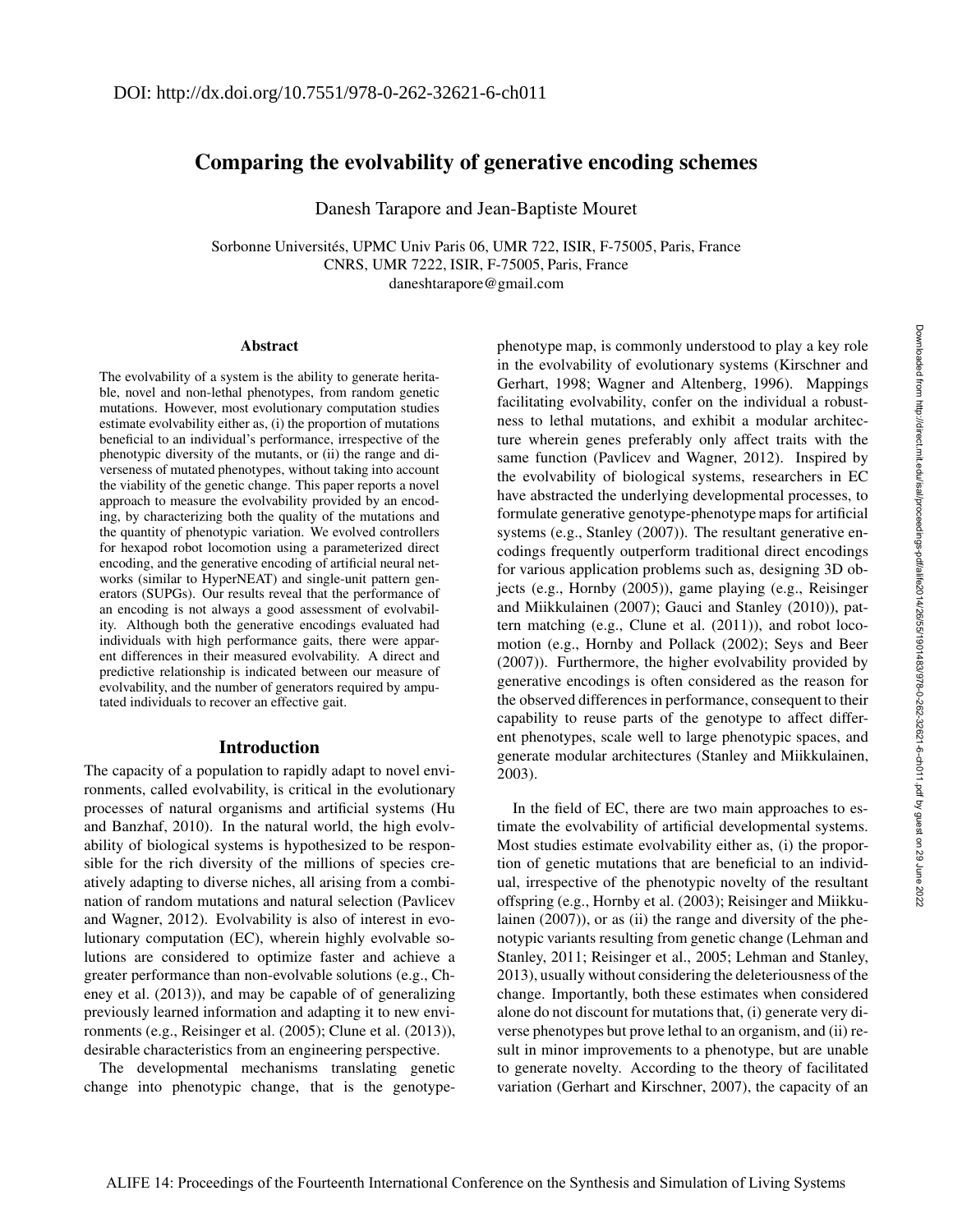individual to evolve is a function of its ability to curtail lethal mutations, and simultaneously to decrease the number of mutations necessary to evolve diverse or novel phenotypes.

In this study we present a novel approach to visualize evolvability provided by direct and generative encodings, featuring both the quality and quantity of phenotypic variation consequent to genetic change, for hexapod robot locomotion. Evolvability is analyzed for a parametrized direct encoding, and the generative encoding of artificial neural networks (similar to HyperNEAT, Stanley et al. (2009)) and single-unit pattern generators (Morse et al., 2013), in three independent experiments. The significance of our measure of evolvability is analyzed by the ability of the robot to adapt to previously unencountered changes in its morphology.

## Measuring evolvability

The evolvability provided by the direct and generative encodings is measured by computing the effect of genetic mutations on, (i) the viability of the mutated individual, and (ii) the diversity of phenotypes generated. The two resultant effects are treated separately instead of being combined into a single quantitative measure of evolvability, to consider the trade-offs between them in their individual influence on evolvability.

Feature 1: Deleteriousness of mutations. The first feature in our measure of evolvability is computed as the proportion decrement in the fitness of a mutated individual.

For an individual i and the mutant  $i'$ , we have,

$$
f_1 = (F_i' - F_i) / F_i \tag{1}
$$

where  $F_i$  and  $F'_i$ , are the fitness values before and after the application of a random genetic mutation, respectively.

The feature  $f_1$  reflects the phenotype quality following beneficial ( $f_1 > 0$ ), neutral ( $f_1 \approx 0$ ), and deleterious ( $f_1 <$ 0) genetic change.

Feature 2: Diversity of phenotypes. The second feature in our measure of evolvability is quantified as the difference in the phenotype, resulting from genetic mutation. There are many available diversity metrics to measure behavioral differences, ranging from the classical euclidean distance, to correlation coefficients, and various information theoretic measures (reviewed in Mouret and Doncieux (2012)). The mutual information metric, in comparison with other measures such as correlation, provides a more general criterion to investigate statistical dependences between behaviors, and is applicable to numerical and symbolic phenotypic representations.

We compute the phenotype diversity as the normalized mutual information (Cover and Thomas, 1991) between behaviors of an individual, before and after its genome is mutated. Assuming that the behavior of an individual  $i$  can be represented as a discrete vector  $B_i$  (details in Mouret and Doncieux (2012)), for the behaviors  $B_i$  and  $B'_i$ , of individual i and mutant  $i'$ , we have:

$$
H(B_i) = -\sum_{b_i \in B_i} p(b_i) \log p(b_i)
$$
 (2a)

$$
H(B_i, B'_i) = -\sum_{b_i \in B_i} \sum_{b'_i \in B'_i} p(b_i, b'_i) \log p(b_i, b'_i)
$$
 (2b)

$$
f_2 = 1 - \frac{H(B_i) + H(B_i') - H(B_i, B_i')}{max(H(B_i), H(B_i')} \tag{2c}
$$

where  $H(B_i)$  is the entropy of the behavior  $B_i$  comprising the individual states  $b_i$  with probability  $p(b_i)$ ,  $H(B_i, B'_i)$  is the joint entropy between behaviors  $B_i$  and  $B'_i$  with joint probability density function  $p(b_i, b'_i)$ , and  $f_2$  denotes the inverse of the normalized mutual information between the two behaviors.

The feature  $f_2$  in our measure of evolvability represents the quantity of phenotypic variation following genetic change, and is indicative of the ability of the evolutionary system to produce novel phenotypes.

## Hexapod locomotion problem

The evolution of locomotion gaits for multilegged robots is a classical problem in EC, addressed in many prior studies utilizing both direct and generative encodings (e.g., Liu and Iba (2004); Clune et al. (2011); Valsalam and Miikkulainen (2008)). In the large majority of these studies, the performance of evolved individuals is analyzed solely by the walking speed of the robot and the required number of generations of evolution. The rate of evolution and evolved performance has also been linked to evolvability provided by the encoding scheme, wherein controllers achieving a higher task fitness and requiring fewer generations to evolve are considered more evolvable (e.g., see Hornby et al.  $(2003)$ ; Komosiński and Rotaru-Varga  $(2001)$ ). While these approaches provide interesting insights on the characteristic of the underlying genotype-to-phenotype mapping, they largely ignore its capabilities to generate viable phenotypic variations (diverse gaits in case of legged robots). However, the diversity of evolved walking gaits is important for the legged robot to recover rapidly from faults such as, the loss of one or more limbs, or motor malfunctions (Koos et al., 2013), and for the robot to adapt to previously unencountered environmental changes. Furthermore, an efficient recovery is particular relevant for hexapedal legged robots, wherein the probability of component failure is high, consequent to the large number of moving parts.

Hexapod platform details: The hexapod robot is simulated on a flat, horizontal surface (Fig. 1a), with the Open Dynamics Engine<sup>1</sup> (ODE) physics simulator. The robot has 18 Degrees of Freedom (DOF), 3 for each leg (Fig. 1b), and each DOF is actuated by a single servo. The first servo on each leg  $(s_1)$  actuates the horizontal orientation of the leg within range  $[-\pi/8, \pi/8]$  radians. The second (s<sub>2</sub>) and third

<sup>1</sup>http://www.ode.org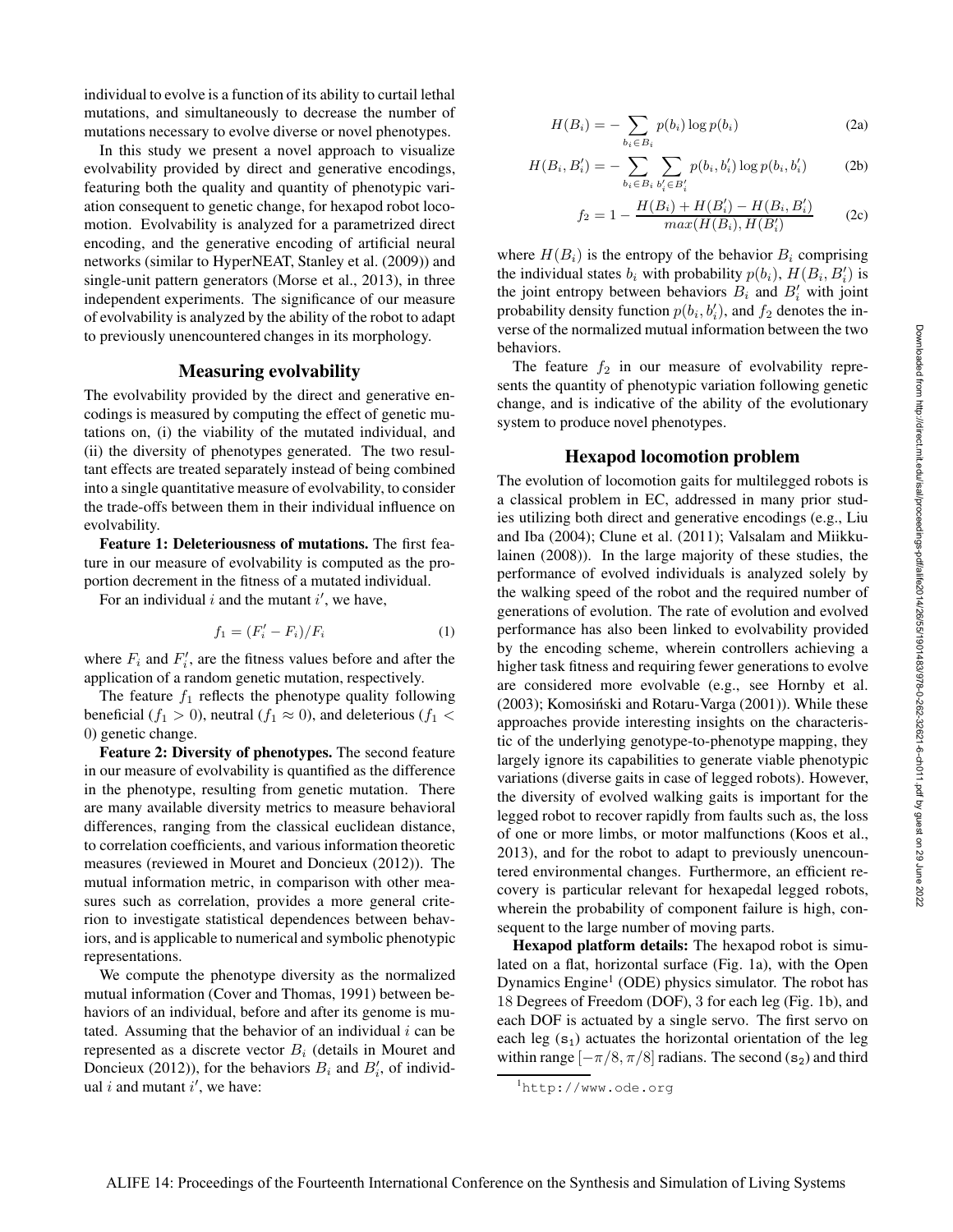$(s<sub>3</sub>)$  servos control the leg elevation and extension, respectively, each within the range of  $[-\pi/4, \pi/4]$  radians.



Figure 1: (a) Snapshot of an 18-DOF simulated hexapod robot walking on a horizontal surface, with contacts simulated. (b) Kinematic scheme of the robot, with cylinders representing actuated pivot joints. The three servos on each leg,  $s_1$ ,  $s_2$  and  $s_3$ , are labeled in increasing order of distance to robot torso.

Angular positions are sent to the 18 servos once every 15 ms. Furthermore, in order to maintain the last subsegment of each leg vertical (for enhanced stability), the control signal for the third servo  $(s_3)$  is always in antiphase to that of the second servo  $(s_2)$ . Consequently, the robot is reduced to a 12 DOF system, despite being actuated by 18 motors.

Hexapod gait representation: The phenotypic diversity in our measurement of evolvability corresponds to the intergait diversity in the hexapod robot locomotion problem. For this measurement, a hexapod gait is represented using a gait diagram (Kajita and Espiau, 2008, p. 379), comprising a binary matrix  $C$  of leg-surface contacts:

$$
C_{tl} = \begin{cases} 1 & \text{if leg } i \text{ makes surface contact at time-step } t, \\ 0 & \text{otherwise.} \end{cases}
$$

where  $t \in \{0...T\}$ , the gait is evaluated for T time-steps, and the hexapod legs  $l \in \{0...5\}$ .

The hexapod gait for an individual  $i$  is represented by binary vector  $B_i$ , comprising the contacts in  $C$  concatenated in row-major order,  $B_i = [C_{00}, C_{10} \dots C_{T5}]$ . The difference between two gaits is measured as the normalized mutual information between the corresponding gait vectors (eq. 2c).

### Encoding schemes

The generative encodings for evolving hexapod locomotion controllers are based on compositional pattern producing networks (CPPNs) (Stanley, 2007). CPPNs abstract the processes of embryonic development by determining the attributes of phenotypic components as a function of their geometric location in the individual, instead of simulating complex inter-cellular interactions.

The CPPN genome is represented as a directed graph, comprising a set of *Sine*, *Gaussian*, *Sigmoid*, and *Linear* type of nodes, connected by weighted links. The node type indicates the activation function applied to the sum of its weighted inputs, to compute the node output. Selected activation functions can succinctly encode a wide variety of phenotypic patterns, such as symmetry (e.g., a Gaussian function) and repetition (e.g., a Sine function), that evolution can exploit. Mutations to the CPPN genome can change the connection weights and node type, and add or remove nodes from the graph. Consequently, the topology of the CPPN is unconstrained, and can represent any possible relationship between the input coordinates of the phenotypic component and its output attributes (see details in Stanley (2007)).

In this study, the CPPN genotype is mapped to two very different phenotypes, the conventional Artificial neural networks (ANNs), and the Single-unit pattern generators (SUPGs). The SUPG is a new type of macro-neuron introduced by Morse et al. (2013) to genetically encode spatiotemporal oscillatory patterns.

### Encoding ANNs with CPPNs (minimal HyperNEAT):

The first generative encoding scheme evaluated is a simplified version of HyperNEAT indirect encoding<sup>2</sup> (Stanley et al., 2009; Clune et al., 2011; Yosinski et al., 2011). The CPPNs encode the weights of a fixed topology, single-layer feedforward ANN, featuring 2-D cartesian grids of inputs, hidden and output neurons (Fig. 2). Neurons are placed in a geometric space termed the *substrate*, so that each neuron in a layer has a distinct  $(x, y)$  coordinate. In addition, the placement of the input and output neurons is meant to reflect the hexapod robot morphology. The CPPN is iteratively input the positions of all source  $(x_1, y_1)$  and target  $(x_2, y_2)$ neurons in proximal layers, along with a constant bias, and it outputs the corresponding weights of the input-hidden and hidden-output neuron connections (see Fig. 2).

The ANN receives as input the previously requested angles (actual angles unknown) for each of the 12 pivot joints of the robot  $(s_1$  and  $s_2$ , for 6 legs). In addition, sine and cosine waves of frequency 1 Hz are also input to the ANN, to facilitate output periodic oscillations. The output from the ANN at each time-step are 12 numbers (one for each of  $s_1$ ) and s<sub>2</sub>, on each of 6 legs) in interval  $[-1, 1]$ , that are scaled to the allowable angular range of the corresponding motors, and indicate the next position of each motor.

In preliminary experiments, this encoding evolved ANNs that exhibited high frequency output oscillations (in excess of 20 Hz). In the resultant gaits, the robot could traverse large distances by vibrating its legs rapidly, and in unison. To resolve this problem, and as suggested by Yosinski et al. (2011), we generated joint angular positions with a time-

 $2$ The CPPN is evolved with a simple multi-objective evolutionary algorithm, instead of the NEAT method (details in Tonelli and Mouret (2013)).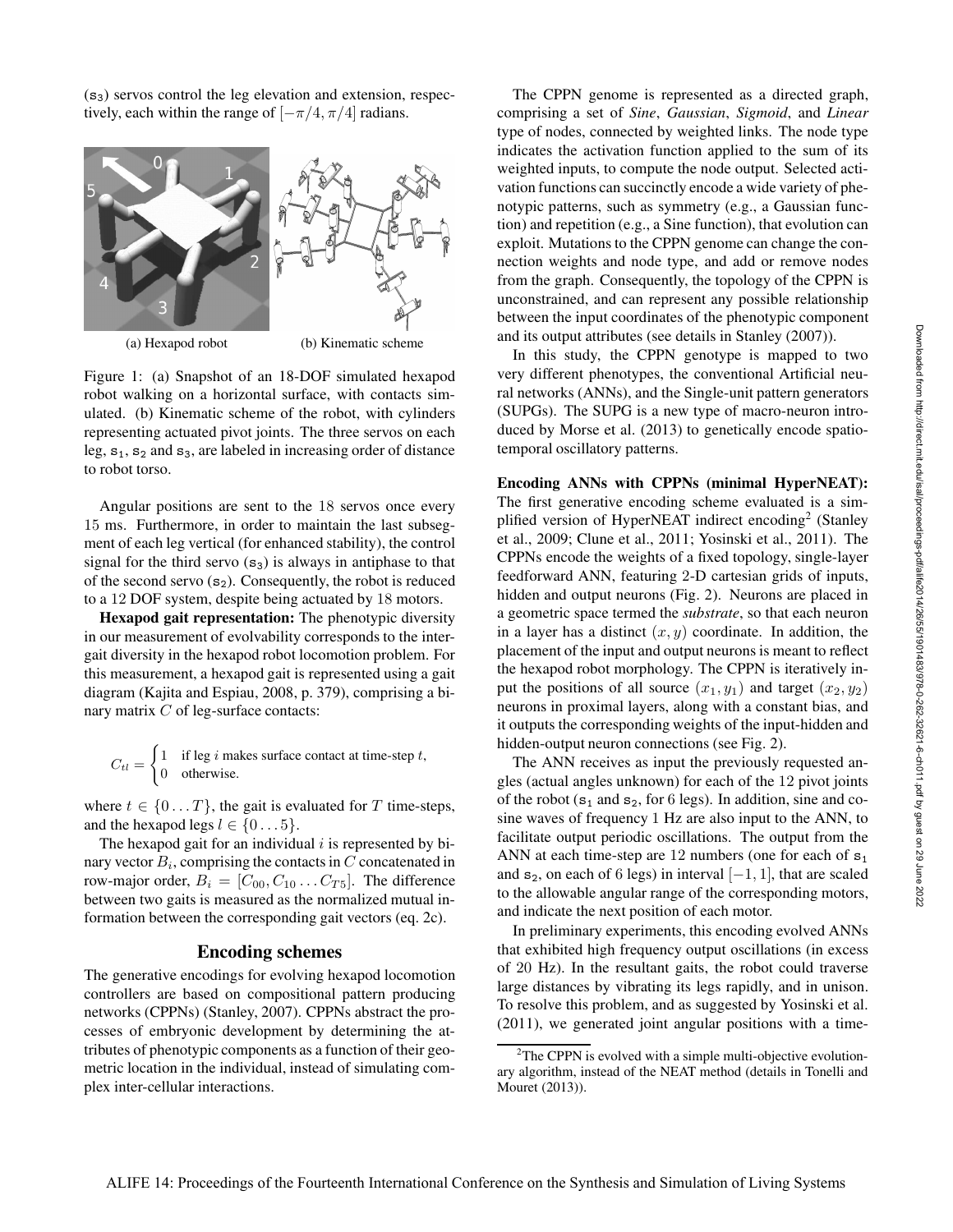

Figure 2: Encoding ANNs with CPPNs (inspired by Clune et al. (2011); Yosinski et al. (2011)). Inter-neuron connection weights are encoded as function of the position source and target neurons of each neural connection. The CPPN outputs the weights of input-hidden and hidden-output neuron connections, for each source  $(x_1, y_1)$  and target neuron  $(x_2, y_2)$  in proximal layers. The ANN is input the requested angles of the previous time-step for the first two servos  $(s_1 \text{ and } s_2)$  on each leg, and a sine and cosine wave. The output neurons specify the new joint angles for the current time-step.

step of 15 ms, by averaging over four consecutive pseudopositions generated at 3.75 ms intervals. The number of evolved ANN controllers outputting high frequency oscillation was thus reduced.

Encoding SUPGs with CPPNs: In the second generative encoding scheme evaluated, the CPPN encodes the attributes of a SUPG. The SUPG is a macro-neuron (Fig. 3) that upon being triggered, produces a single cycle of a CPPN encoded activation pattern. Consequently, the repeated triggering of the SUPG results in temporal oscillations, that can be used to drive the motors of a legged robot (Morse et al., 2013).

In this encoding, the CPPN is input the position  $(x, y)$  of the SUPG in the substrate, and the elapsed time (in interval  $[0, 1]$ ) since the SUPG was last triggered (Fig. 3a). During the period of the SUPG, its internal timer ramps upwards with each simulation time-step, from an initial value of 0 to a maximum value of 1 (Fig. 3b). Therefore, the resultant activation pattern output by the SUPG is a function of both, its position in the substrate, and the time since the last cycle was initiated.

Applying the SUPGs for hexapod locomotion, the substrate comprises 12 SUPGs positioned to reflect the robot morphology (Fig. 3c). The outputs of the SUPGs at each time-step specify the desired angles for the first and second servos ( $s_1$  and  $s_2$ ), on each leg of the robot. The two SUPGs on each leg of the robot are triggered by the corresponding foot touching the ground, resulting in a closed-loop control. Finally, to avoid all the SUPGs being triggered simultaneously, the first trigger to each SUPG is delayed by an offset. In this study, the offset output of the CPPN is determined for the  $s_1$  SUPG on each leg by supplying its coordinates as input, and setting the time input to 0. The same offset value

is also applied to the  $s_2$  SUPG on the leg, allowing both the oscillators on each leg to start simultaneously.

Direct encoding: Locomotion controllers evolved with direct encoding are designed to be simple, wherein the actuation along each DOF of the robot is governed by the periodic signal of an uncoupled amplitude controlled phase oscillator. For an oscillator controlling servo  $s_i$  on leg l of the robot, we have:

$$
\ddot{\alpha_{ij}} = \beta \left( \frac{\beta}{4} \left( A_{ij} - \alpha_{ij} \right) - \dot{\alpha_{ij}} \right)
$$
 (3a)

$$
\gamma_{lj} = \alpha_{lj} \cos(2\pi (t + \phi_{lj})) \tag{3b}
$$

where  $\alpha_{lj}$  and  $\phi_{lj}$  denote the amplitude and phase of the oscillator,  $A_{lj}$  represents its intrinsic amplitude, and  $\gamma_{lj}$  represents the control signal with frequency of 1 Hz. The uncoupled oscillator amplitude  $\alpha_{li}$  converges to the intrinsic amplitude  $A_{lj}$  at rate determined by positive constant  $\beta$  (set to 10 for rapid convergence). The Euler integration method with a step-size of 20 ms is used to solve the differential equation.

Hexapod leg actuation is governed by the differential equation model (eq. 3) instead of a standard periodic function (e.g., Koos et al. (2013)), to allow for smooth transitions in amplitude and frequency of the control signal between different gaits and to investigate the effects of coupling between oscillators, in our future work.

There are four evolved parameters  $(A_{l1}, \phi_{l1}, A_{l2}, \phi_{l2})$  on each leg  $l \in \{0...5\}$  of the robot. Consequently, a directly encoded controller for the hexapod robot is fully represented by 24 parameters.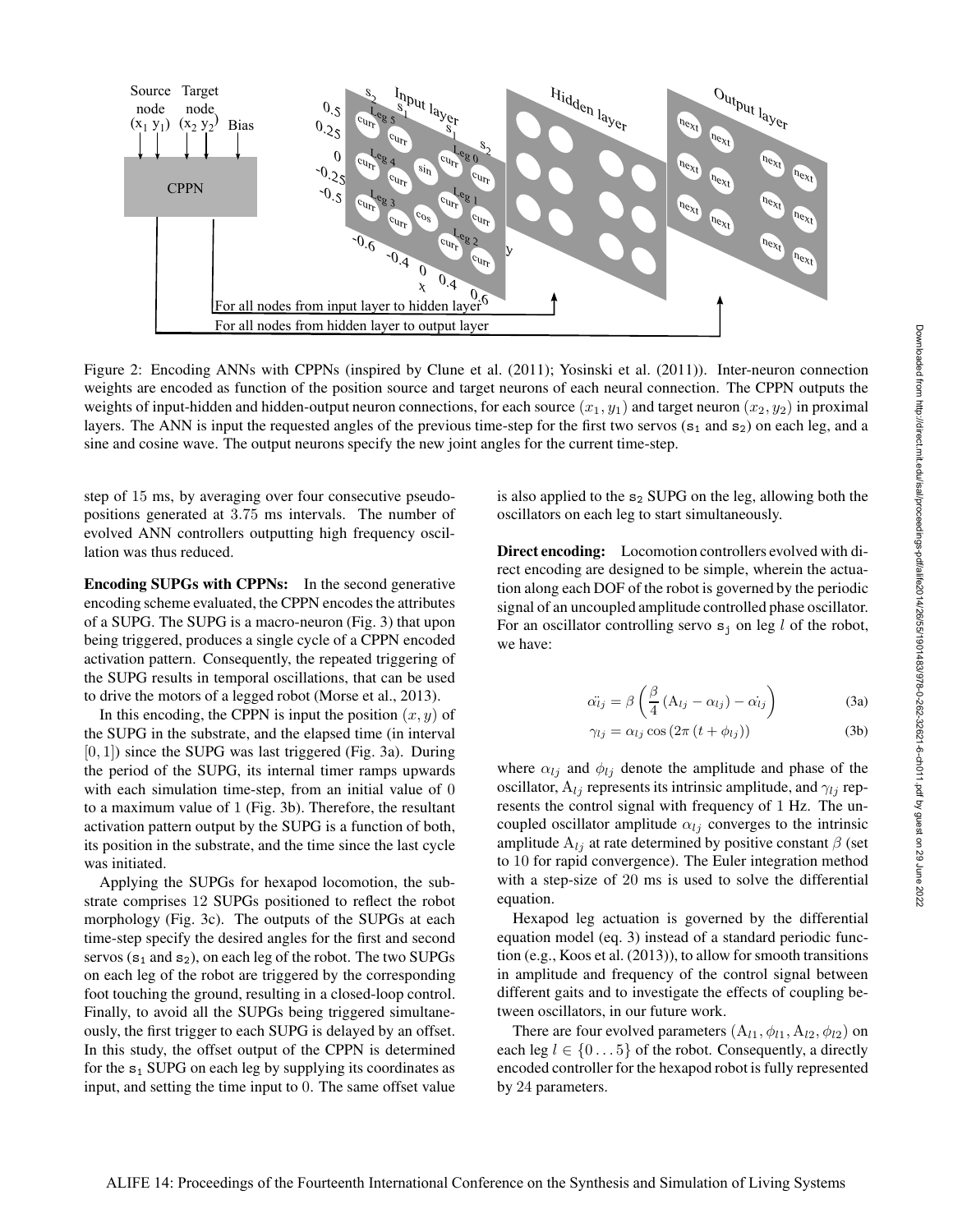

Figure 3: Encoding SUPGs with CPPNs (inspired by Morse et al. (2013)). (a) The SUPG output is a function of its coordinates  $(x, y)$  in the substrate, and the elapsed time since last trigger (output of Timer). The time of first trigger is determined by an offset. (b) Once triggered, the SUPG timer ramps upward linearly from 0 to 1 and stays there, until it is re-triggered. (c) Positions of the 12 SUPGs in the substrate, outputting the desired angles for the first two servos  $(s_1$  and s<sub>2</sub>), on each leg of the hexapod.

# Experiments

We conducted 8000 generations of artificial selection in populations consisting of 100 individuals. Our aim was to evolve controllers for the hexapod robot to walk forward, evaluated for a period of 5 s (334 time-steps). The nondominated sorting genetic algorithm II (NSGA-II) was used to simultaneously optimize the following three objectives:

$$
\text{Maximize} \begin{cases} -F_i \\ -|\Theta_i| \\ \frac{1}{N} \sum_{j=0}^{j=N} D(B_i, B_j) \end{cases} \tag{4}
$$

where for individual i in the population,  $F_i$  is the fitness computed as the distance between the final position of  $i$  and a goal located 25 m directly in front of the robot's initial position,  $\Theta_i$  denotes the angle of the robot's trajectory with respect to the normal forward walking direction,  $D(B_i, B_j)$ is the hamming distance between the binary gait vectors of individual  $i$  and  $j$ , and  $N$  is the size of the population.

In eq. 4, the first and second objectives reward individuals to walk forward large distances towards a goal, unattainable by the robot within the experiment evaluation time. The third objective is introduced to facilitate the exploration of diverse solutions and avoid premature convergence (Mouret and Doncieux, 2012).

Artificial selection was conducted in 20 independent replicates, for each of the three encodings. Performance and evolvability analysis are reported for the best individual of each replicate, selected to have the highest fitness in the population, and with an angle of trajectory in the range

of  $\pm 1^{\circ}$  (simulation source code can be downloaded from http://pages.isir.upmc.fr/evorob\_db.)

# Individual performance

In all the encodings, the performance of the best individuals rapidly increased with a quasi-stable equilibrium being reached with less than 5000 generations of selection (Fig. 4a). Additionally, the directly encoded individuals converged more rapidly as compared to those encoded with ANN and SUPG schemes (Fig. 6a). After 8000 generations, the performance of the Direct, ANN and SUPG encodings, was  $1.94 \pm 0.18$ ,  $2.93 \pm 1.60$  and  $2.78 \pm 1.43$  meters, respectively (Median±IQR, see Fig. 4b). Amongst the three encoding schemes, the directly encoded individuals received the lowest performance (Mann-Whitney test,  $d.f. = 38$ , all  $p < 0.001$ , while no significant difference in performance was detected between the two generative encoding schemes.



Figure 4: Performance in forward displacement for the Direct, ANN, and SUPG encodings: (a) Median performance for the 8000 generations of evolution; and (b) Performance of encodings at generation 8000.

Importantly, the frequency of the directly encoded oscillations governing leg actuation was prefixed at 1 Hz (eq. 3b). By contrast, the individuals evolved with generative encodings were capable of expressing higher frequency oscillations (2.56  $\pm$  1.25 Hz for ANN, and 3.81  $\pm$  0.73 Hz for SUPG), and the frequency of the gait may itself be under selection. Consequently, an assessment of the three encodings solely on the basis of the performance is biased, and other measures are needed to compare encodings.

### Evolvability analysis

The evolvability provided by the encoding schemes is analyzed by mutating the best individual of each replicate at generation 8000, and reporting the following: (i) The proportion decrease in performance consequent to the mutation (eq. 1); and (ii) The gait diversity, computed as the mutual information between gait vectors of the original and mutated individual (eq. 2c). The individual is mutated 1000 times, in separate, independent instances. Finally, a kernel density estimation (Scott, 2009), is used to visualize the re-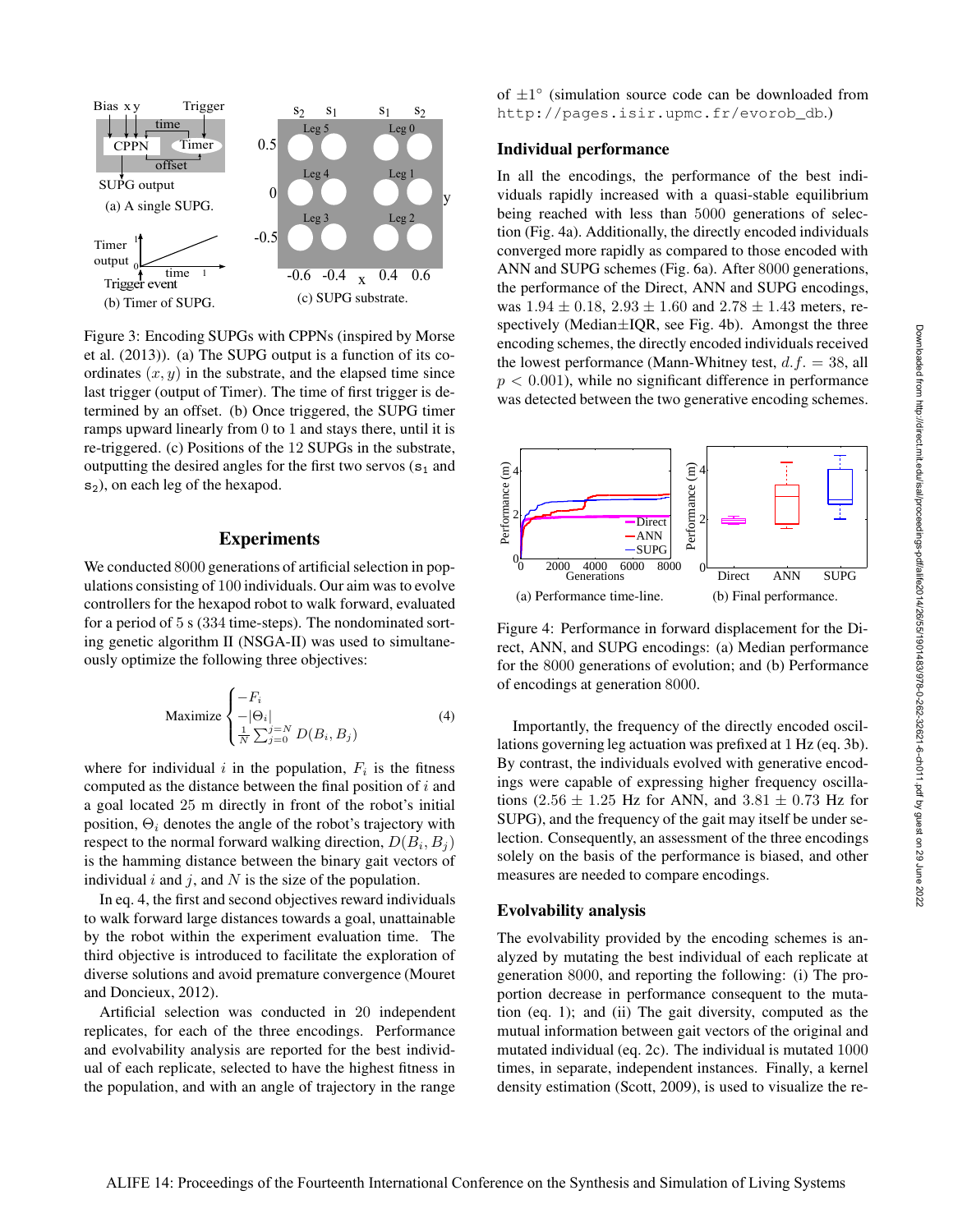

Figure 5: Gait diversity and the proportion decrease in performance, consequent to each of 20000 independent mutations, for the Direct (left), ANN (middle), and SUPG (right) encoding schemes, pooled from all 20 replicates.

sultant landscape of 20000 data points (1000 mutations  $\times$ 20 replicates), pooled together from all replicates.<sup>3</sup>

Across the three encoding schemes, the SUPG approach revealed the highest evolvability, with the capability to explore very different but viable gaits (see Fig. 5). In evolvability analysis with Direct encoding, a conservative exploration of the phenotype, limited to solutions close to the unmutated individuals was found (0.33 and 10.5%, median gait diversity, and drop in performance, respectively). By contrast, the generative encodings were aggressive in the exploration of the phenotypic landscape, with the gait diversity of mutated individuals at 0.95 for ANN, and 0.99 for the SUPG encodings. However, differences existed in the severity of negative effects of mutations amongst the two encoding schemes. The ANN encoded individuals were sensitive to the effects of deleterious and lethal mutations<sup>4</sup>, resulting in a  $78.9\%$ drop in performance. In comparison, individuals evolved with the SUPG encoding were much more resilient to the negative effects of mutations, with a smaller decrement of 43.1% in performance following mutation.

# Adaptation to faults

The significance of our measure of evolvability of the Direct, ANN and SUPG encodings was investigated by analyzing the adaptation of the evolved robot's gait, following the removal of one of its legs. We expect that for the encodings registering a higher measure of evolvability, the corresponding evolved individuals would require fewer generations to recoverer an effective walking gait.

In these experiments, the new populations comprised 100 mutated individuals of the best individual of each replicate at generation 8000. We conducted a further 10000 generations of artificial selection on the populations of amputee hexapods (leg 1 removed). The number of generations required to regain an effective gait and the proportion of the original performance recovered, was analyzed.



Figure 6: Recovered performance in forward displacement with the removal of leg 1 (legs numbered in Fig. 1a), for the Direct, ANN, and SUPG encodings: (a) Median proportion of performance before (left), and after (right) leg removal; and (b) Proportion of performance recovered 10000 generations after leg removal.

In the 10000 generations of selection, all the three encodings were capable of recovering the majority of their original performance (see Fig. 6a). After 10000 generations post leg removal, the recovered proportion of performance of the Direct, ANN and SUPG encodings, was  $0.88 \pm 0.04$ ,  $0.92\pm0.38$ , and  $1.02\pm0.14$ , respectively (Median $\pm$ IQR, see Fig. 6b). Furthermore, amongst the three encoding schemes, the SUPG encoded individuals recovered the most of their original performance (Mann-Whitney test,  $d.f. = 38$ , all  $p < 0.001$ ), while no significant difference in recovered performance was detected between the Direct and ANN schemes.

In order to analyze the recovery rate of amputee hexapods, in Fig. 7 we have plotted the performance lost immediately after leg removal in each of 20 replicates (horizontal axis) and the number of generations required to recover 90% of the original performance in each replicate (vertical

<sup>&</sup>lt;sup>3</sup>Bivariate density estimation, with Gaussian type kernels over a grid of  $100 \times 100$  equidistant points.

<sup>&</sup>lt;sup>4</sup>Lethal mutations result in performance drops in excess of 100%, corresponding to the failure of any forward movement by the robot.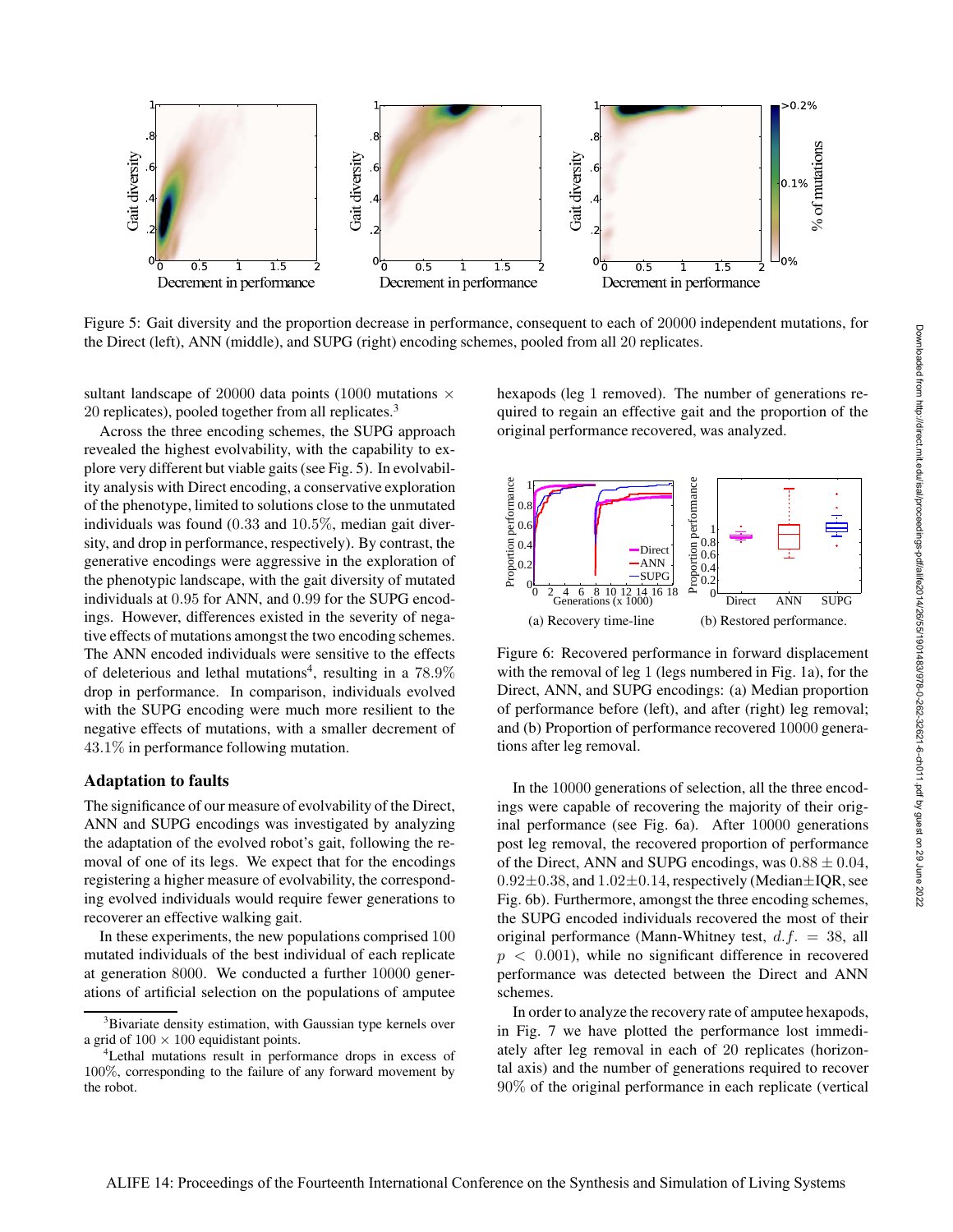axis). The directly encoded individuals could make a 90% recovery in only 6 of 20 replicates, and suffered a median drop in performance of 60.9% immediately following leg removal. By contrast, the ANN and SUPG generative encoding schemes were better able to recover the loss in performance following amputation. In experiments with ANN encoding, 12 of 20 replicates recovered 90% of their original performance in 4392 generations (median for all replicates), despite a drastic initial loss in performance of 93.9%. The SUPG encoded amputee hexapods exhibited the fastest recovery, with 18 of 20 replicates being able to make the mark in 559 generations (median for all replicates), after incurring a smaller initial drop in performance of 67.3% consequent to leg removal.



Figure 7: Proportion of performance lost immediately after leg removal and the number of generations (of 10000) required for recovery, in each of the 20 replicates (small markers), and the corresponding medians (large markers), for the Direct, ANN, and SUPG encoding schemes. The bounding boxes extend from first to third quartile.

# **Discussion**

We investigated the evolvability provided by generatively encoded ANNs (Clune et al., 2011; Yosinski et al., 2011) and SUPGs (Morse et al., 2013), and a direct encoding, quantifying both, (i) the robustness to deleterious mutations, and (ii) the variations in the phenotypes after genetic change, for the hexapod locomotion problem. The significance of our measure of evolvability was evaluated by the individual adaptation response to morphological changes, not previously encountered by the hexapod.

Our results revealed a direct relationship between the estimated evolvability, and the capability of an individual to adapt to severe changes in its morphology, simulated by the amputation of one of its legs. Amongst the three encodings evaluated, SUPGs exhibited the highest evolvability,

and were best able to recovery following leg removal. In all but two replicates, the individuals were capable of recovering 90% of their original performance, and did so almost an order of magnitude faster than the other encodings, perhaps consequent to the closed-loop control ingrained in the SUPG encoding scheme. Such a mechanism would attempt to reform deleteriously mutated gaits, and consequently buffer the individual from the negative effects of such mutations. However, the effects of such a self-correction mechanism on evolvability needs further investigation.

The generatively encoded ANN and SUPG individuals achieved high performance gaits, when evolved for the symmetric hexapod robot. However, the performance recovery following leg removal was appreciably different between the two encoding schemes. The longer recovery of ANN individuals may be consequent to the resultant unsymmetrical and irregular hexapod morphology, a region of the problem geometry space wherein ANN generative encodings have been shown to perform poorly (Clune et al., 2011). Consequently, the damage recovery of ANN-encoded individuals would improve in situations wherein changes to the hexapod morphology preserve its symmetry (such as the removal of two middle legs). The outcome of such a scenario needs to be explored further.

For our measure of evolvability, we mutated the individuals with a predetermined mutation rate, tuned to allow a speedy convergence of the evolved solutions. This is a critical consideration, as variations to the mutation rate can affect the viability and gait diversity of generated mutants. Preliminary results suggest that with an increase in mutation rate, the peak of the distribution of mutants shifts towards more diverse gaits. However, the overall shape of the distribution, highlighting desirable regions of the evolvability landscape, remains the same for all three encodings. A rigorous analysis on the effect of variations in mutation rate and size (e.g, small mutations to many genes, or large mutations to a few genes) on the evolvability landscape, is part of our future work.

In this study, we present a novel approach to visualize the evolvability of a genotype-phenotype map, to analyze simultaneously the quality of genetic mutations, and the quantity of phenotypic variation generated. Our measure of evolvability may allow the selection of an encoding capable of producing adaptable individuals, when a inter-encoding performance comparison is no longer sufficient. In our model, the phenotypic variation was associated with the mutual information between hexapod gaits, but the diversity may be similarly computed for bipedal and quadrupedal robots, and for other qualities, such as the final position of a robot in a maze navigation task (Lehman and Stanley, 2011; Mouret and Doncieux, 2012). In this way, we hope our work may serve as a stepping stone for further research on evolvability, applied to a wide range of problems in the field of evolutionary computation.